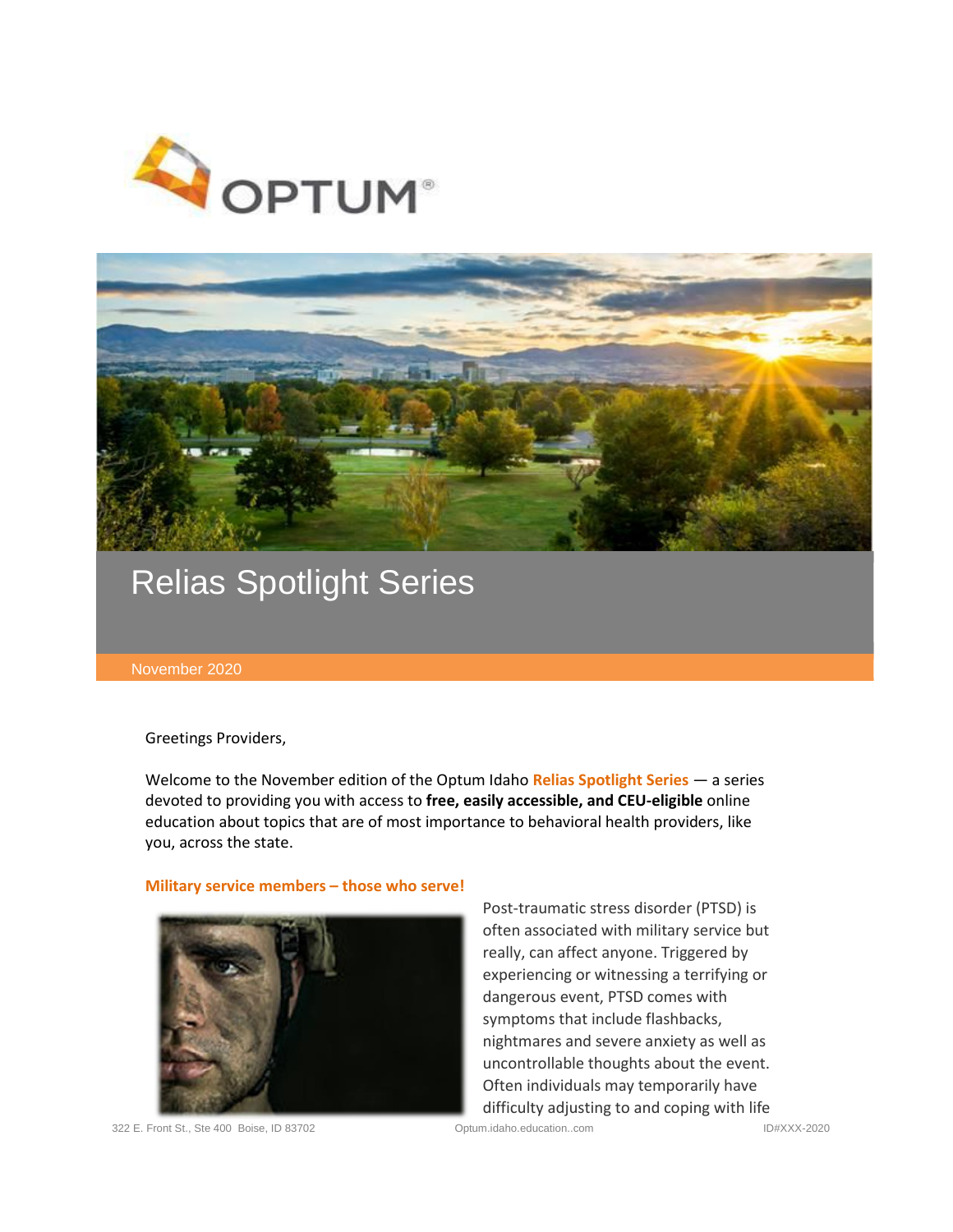after the event. For Military service members who are also tasked with reintegrating from military to civilian life, PTSD symptoms can be magnified.

Posttraumatic stress disorder (or PTSD) is becoming more commonly diagnosed, partly as a result of the numbers of military personnel returning from extended tours of war, and partly as a function of increased understanding and identification of delayed reactions to traumatic experiences. It is well-known that veterans die by suicide each day, and it is these statistics that illustrate the importance of mental health awareness and training for healthcare professionals working with the veteran population.

### **There is good news – effective treatments help!**

PTSD can be treated; it does not have to be a lifelong diagnosis. With treatment, individuals can feel safe again, and live happy, productive lives. In particular, research supports trauma focused psychotherapies—or treatment focused on helping individuals process the memory of the traumatic event or its meaning— as the most effective treatment for PTSD; in cases where necessary, medication management has also proven to be effective.



# **Evidence-based treatment recommendations**

Trauma-focused psychotherapies that are endorsed by the Veterans Administration as being the most effective include:

- [Prolonged Exposure \(PE\),](https://www.ptsd.va.gov/understand_tx/prolonged_exposure.asp) a type of exposure therapy which teaches a person to gain control over negative emotions, involves talking about the trauma, and gradually encourages the person to face things they have avoided since the trauma.
- [Cognitive Processing Therapy \(CPT\),](https://www.ptsd.va.gov/understand_tx/cognitive_processing.asp) a trauma-focused cognitive therapy, teaches a person to recognize and reframe negative thoughts, involves talking about the trauma, and also focuses on processing traumatic memories through written accounts.
- [Eye Movement Desensitization and Reprocessing \(EMDR\),](https://www.ptsd.va.gov/understand_tx/emdr.asp) a form of



psychotherapy, helps individuals to reprocess memories and make sense of their trauma with the assistance of bilateral stimulation, or back-and-forth movement or sound.

On your screen is a list of courses that will help you enhance your understanding of the roots and origins of trauma as well as the role of resilience in trauma

and will help you to develop strategies for self-care when working with traumatized populations. These courses also offer up-to-date research in the field which will give you